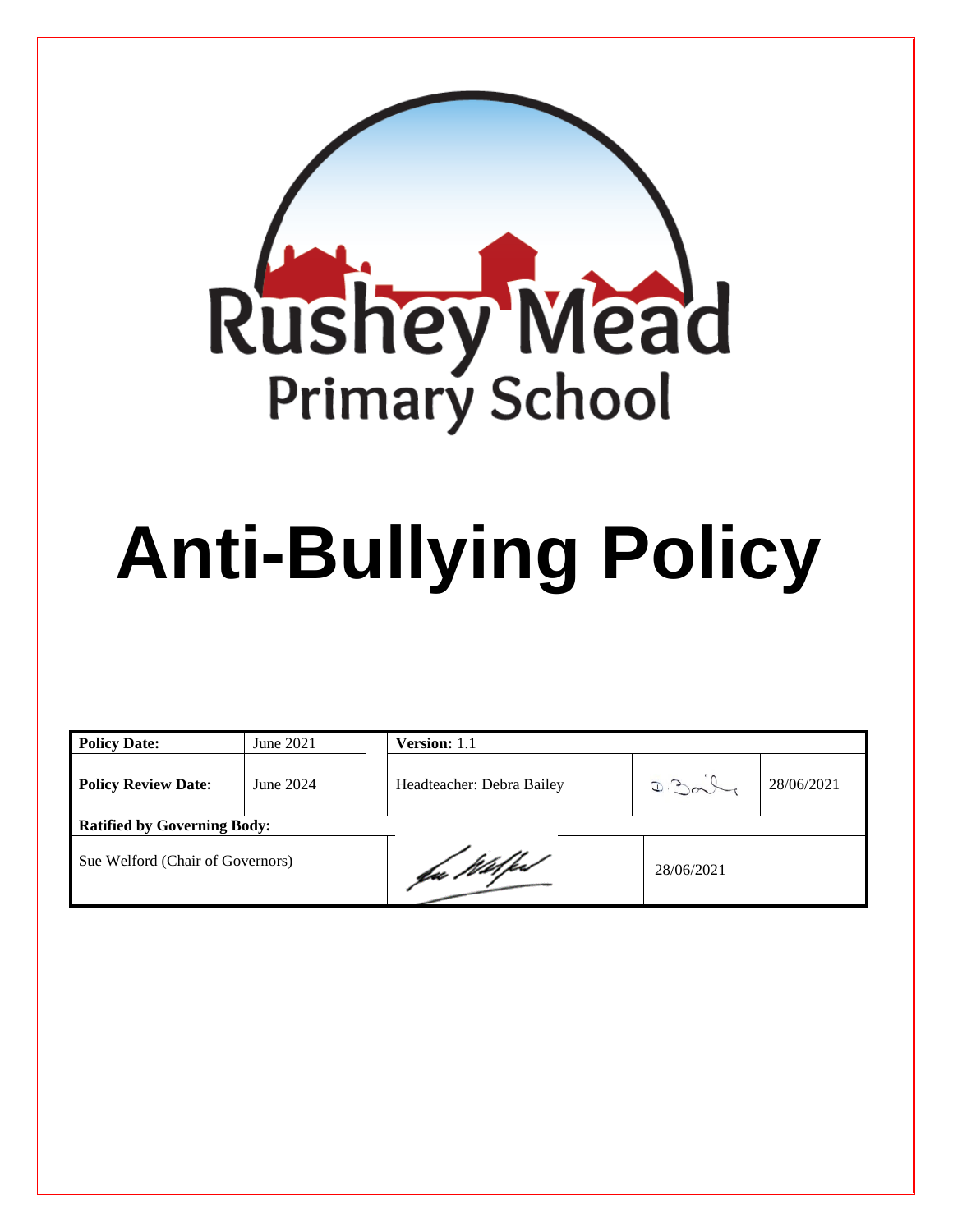# **Aims and objectives**

**"At Rushey Mead Primary we have a shared vision for successful learning that effectively enthuses and engages all of our children. Working together as an effective team we foster a lifelong love of learning and an ambition to succeed."** – From the School Vision Statement

To support this, we create a positive learning environment, where everyone can feel safe and secure. We do not tolerate bullying in any form. To achieve this goal, we support children to:

- o Develop courtesy, consideration, respect for and tolerance of all races, religions, cultures and lifestyles.
- $\circ$  Develop self-discipline and to behave as a responsible and thoughtful person.
- o Understand the guidelines which ensure their safety (including E-safety and Cyber-bullying) and wellbeing.
- $\circ$  Understand their rights and responsibilities as members of the school community.

All children are expected to follow the School Promises:

### Nursery

I promise to;

- walk safely in school
- be kind
- keep my hands and feet to myself
- work hard

### Key Stage 1

I promise to;

- walk safely in school
- be kind and respect other people
- respect other peoples' property
- keep my hands and feet to myself
- challenge myself and work hard

### Key Stage 2

I promise to show;

- perseverance and resilience
- confidence and optimism
- motivation, drive and ambition
- neighbourliness and community spirit
- tolerance and respectfulness
- honesty, integrity and dignity
- conscientiousness, curiosity and focus

All children are taught to **THINK** before they speak: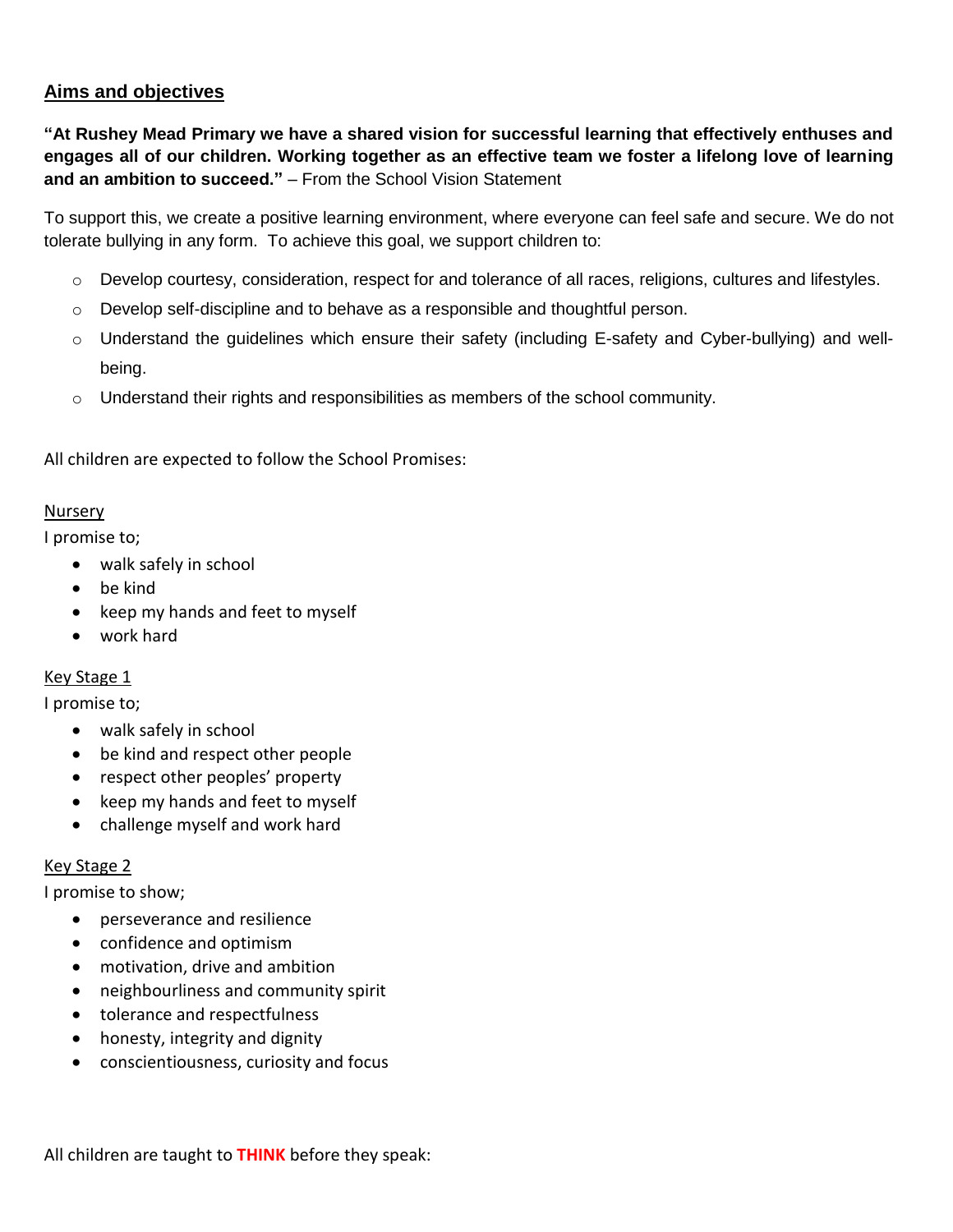*Is it True? Is it Helpful? Is it Inspiring? Is it Necessary? Is it Kind?*

## **What is bullying?**

The Anti-Bullying Alliance defines bullying as…

*"the repetitive, intentional hurting of one person or group by another person or group, where the relationship involves an imbalance of power. Bullying can be physical, verbal or psychological. It can happen face-to-face or through cyberspace."*

To make it easier for the children to understand, we simplify the definition of bullying to be inappropriate behaviour which happens '**S**everal **T**imes **O**n **P**urpose' otherwise known as **'STOP'**. We will encourage children to report bullying by using the second part of the **STOP** strategy which is '**S**tart **T**elling **O**ther **P**eople'.

*'Bullying can take many forms and is often motivated by prejudice against particular groups, for example on grounds of race, religion, gender, sexual orientation, or because a child is adopted or has caring responsibilities. It might be motivated by actual differences between children, or perceived differences.'* (Preventing and Tackling Bullying, March 2014, DfE)

### **Bullying can be:**

- o **Emotional**  e.g. being unfriendly, excluding, tormenting (e.g. hiding books, threatening gestures), being bossed, hurting people's feelings, being nasty, unfriendly, mean, blackmailing
- o **Physical**  e.g. pushing, kicking, hitting, punching or any use of violence, pushing people around, taking things, damage to belongings
- o **Racist**  e.g. racial taunts, graffiti, gestures, inappropriate comments regarding faith/religion
- o **Sexual**  e.g. unwanted physical contact or sexually abusive comments.
- o **Homophobic**  e.g. associated with or focused on the issue of sexuality.
- o **Verbal**  e.g. name-calling, sarcasm, spreading rumours, teasing, threatening language, shouts of abuse, insults
- o **Bullying through a 3rd party**  e.g. sending a friend with a horrible message
- o **Cyber**  e.g. sending unwanted and inappropriate texts/emails, social media or instant messaging
- o **Special Educational Needs/disability related**  e.g. face to face or through cyber bullying, name calling, harassment, exclusion, manipulation

Other concerns that might not necessarily easily fit into these headings will also be taken seriously e.g. being picked on, taking advantage of another person.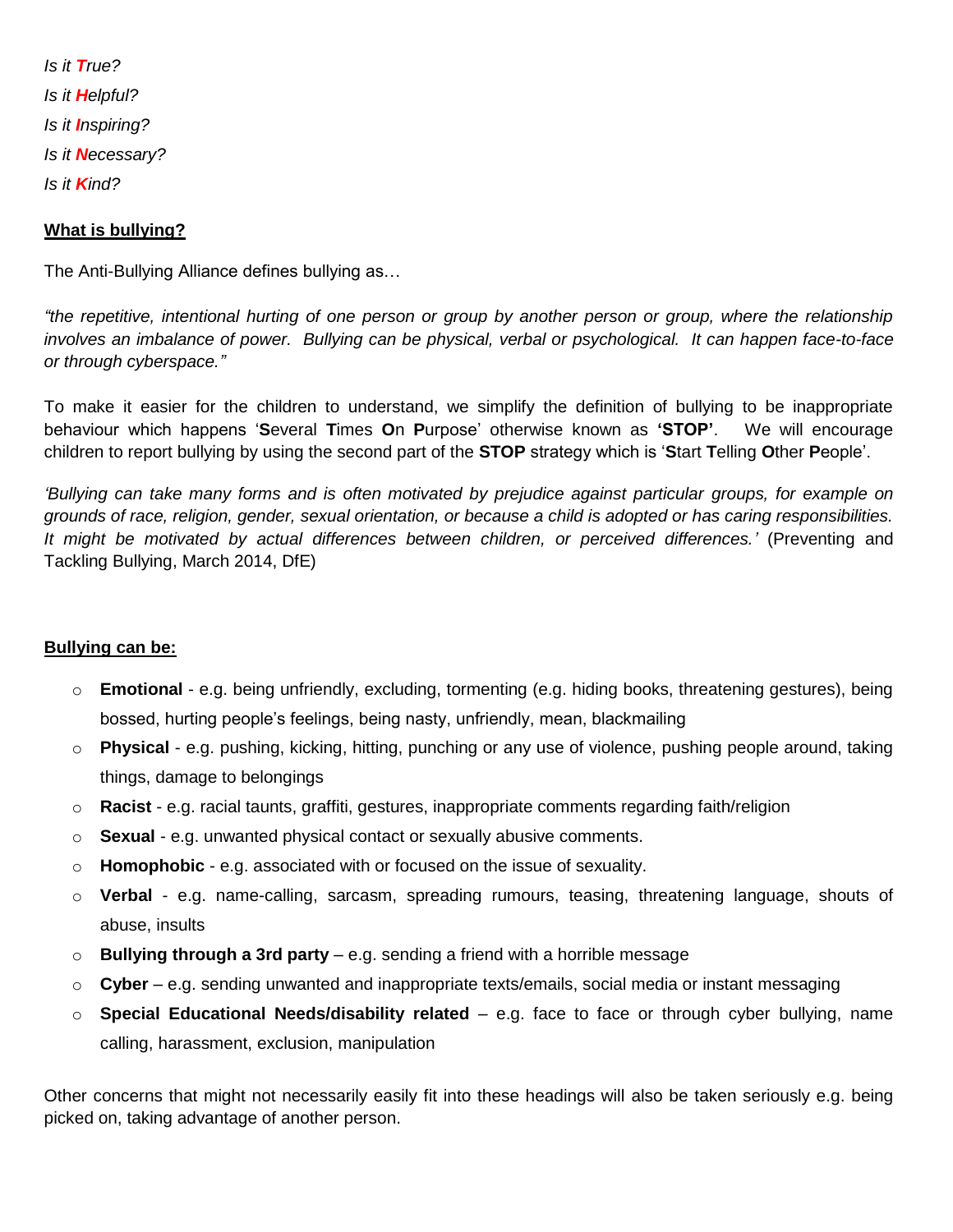The school is aware that it is a possibility that the alleged bully/perpetrator may be an adult and will follow the local Child Protection procedures where this is the case.

The school has a robust e-safety culture in place called Policy Central. This system is in place to protect against Cyber-bullying on all devices in school.

## **Signs and Symptoms of Bullying**

Early signs that a child is being bullied could be:

- o The child becoming withdrawn
- $\circ$  A deterioration in the child's work
- o Erratic attendance or illness
- o Persistently arriving late at school
- o General unhappiness or anxiety
- $\circ$  The child wanting to remain with adults
- o Physical symptoms could include headaches, stomach aches, fainting, vomiting or hyperventilation.

### **When Bullying Becomes an Issue we Apply the Following Principles**

- $\circ$  Bullying is the concern of everyone, and all staff will be encouraged to immediately investigate allegations and to be alert to potential incidents.
- $\circ$  Children will be listened to and the nature of their concerns explored and acted upon.
- $\circ$  All incidents are recorded on the school's CPOMS recording system and are dealt with accordingly. This will be reported against the perpetrator as a Bullying incident and not against the victim.
- $\circ$  All incidents of bullying will be reported to the Inclusion manager who will record the incidents and the Anti-Bullying Champion who will monitor the effectiveness of the strategies used to reduce incidents.
- $\circ$  The Anti-Bullying Champion will coordinate, with staff, proactive strategies to reduce opportunities for bullying within our school, i.e. displays, anti-bullying week, curriculum links and whole school policies.
- o School Council will be involved in anti-bullying work where appropriate, for example recruiting Student Anti-Bullying Ambassadors.
- $\circ$  Those who display bullying behaviour will be helped to recognise why their actions are deemed unacceptable, to face up to the hurt these actions cause to others, and how they can modify their behaviour to prevent future incidents.
- $\circ$  Each case of bullying will be dealt with fairly with those involved given the opportunity to explain their actions and make amends for them. We recognise that those who engage in bullying may need support as well as facing the consequences of their actions.
- o If bullying continues to be an issue for a child, and other strategies are in place, internal exclusion or fixed term exclusion will be considered.
- o Incidents of bullying will be monitored and shared with Governors in a brief Head Teacher's report, on a termly basis. Data will be analysed against previous results.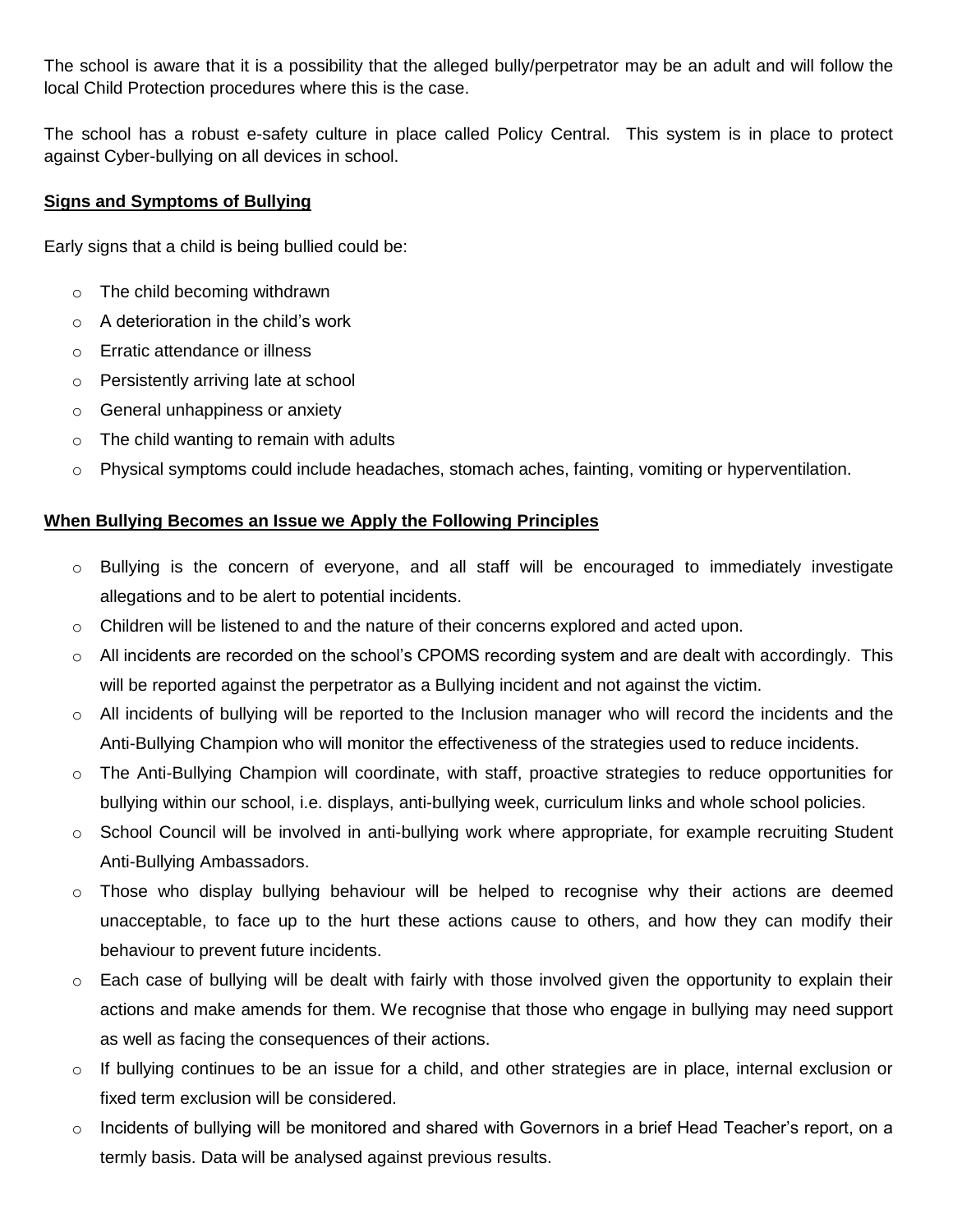- $\circ$  Information will be gathered to help measure the effectiveness of our policy, i.e. we will consult either verbally or via a questionnaire annually.
- $\circ$  We will inform parents of our policy via the school website and school newsletters. A paper copy of the policy is available on request from the school.

## **The Role of the Head Teacher**

- $\circ$  To implement the school anti-bullying strategy
- o Ensure that the Rushey Mead School community is aware of the school policy
- $\circ$  Report to the Governing Body about the effectiveness of the anti-bullying policy
- $\circ$  Meet with the parents of re-offending perpetrators to establish an action plan.

## **The Role of Governors**

- $\circ$  To support the Head-teacher and the staff in the implementation of this policy
- o Be fully informed on matters arising from this policy
- $\circ$  Regularly monitor incidents reported and actions taken to ensure the effectiveness of the policy

# **The Role of Staff in School**

- o Deal with a bullying incident immediately.
- $\circ$  Staff will be provided with suitable training to ensure that the school continues to provide a positive learning environment where children feel valued and are motivated to learn
- $\circ$  Teachers will make clear to pupils and parents of victims and perpetrators the actions they are taking and why and will support them with strategies to resolve the issue.
- $\circ$  As most bullying in school occurs in the playground, adults in school will be made aware that of the importance of being vigilant and are trained to identify and to respond to incidents of bullying.
- $\circ$  Teachers will talk to the perpetrator. They will explain why the action of the child was wrong, and endeavour to help the child change their behaviour in future.
- $\circ$  To teach the children about E- safety and Cyber-bullying.

# **The Role of Parents**

- $\circ$  Support the school's anti-bullying policy.
- $\circ$  Follow the policy to support concerns should they arise.
- $\circ$  Actively encourage their child to be a positive member of the school.
- o Share any relevant information with the school.
- $\circ$  If you feel that an issue of bullying has not been dealt with effectively speak to the class teacher in the first instance, and if still unhappy then the Phase Leader will deal with your concern. If the issue is still